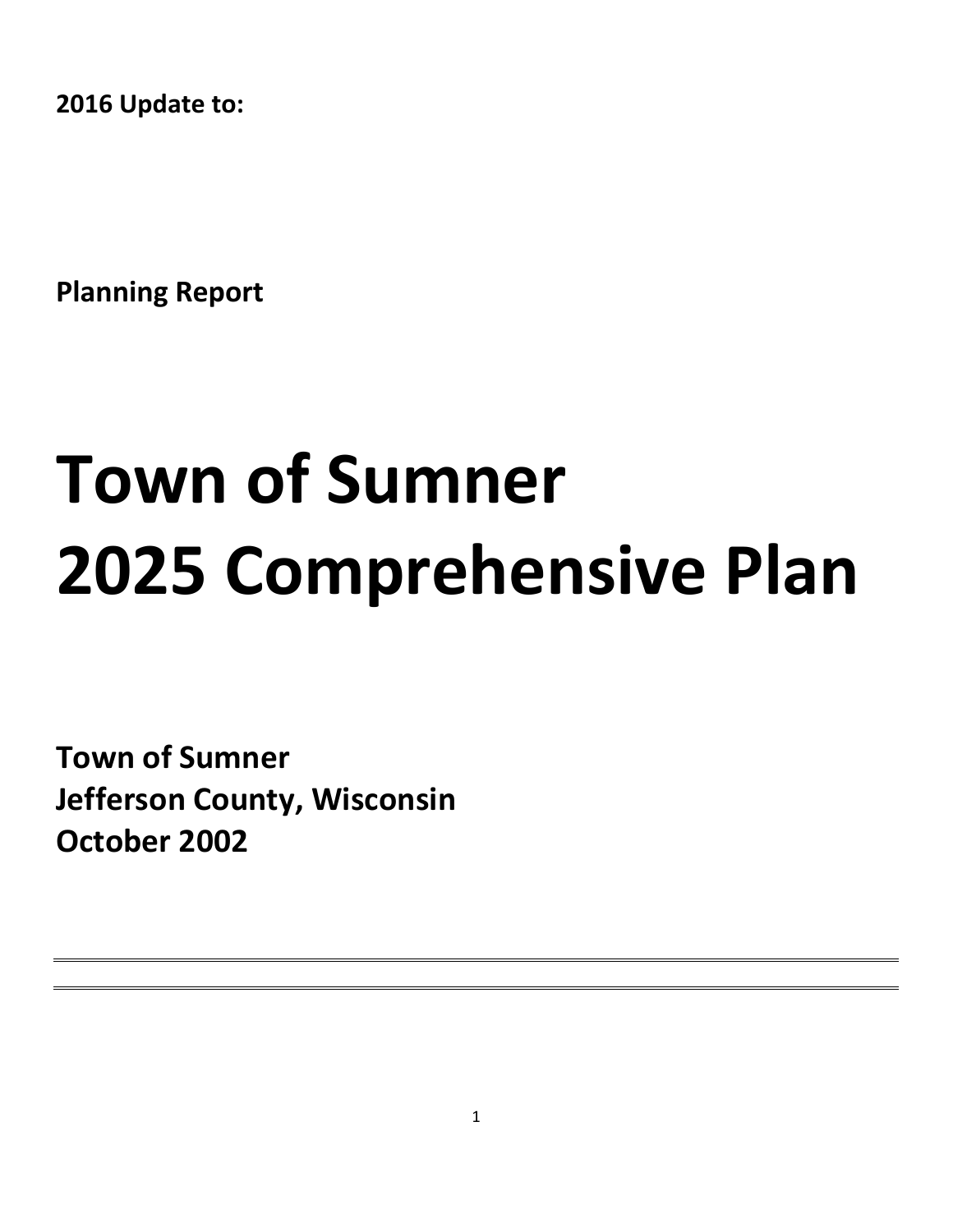# **Table 1-1 Population Trends Town of Sumner 1970 – 2000; updated with 2010 Data**

|      | <b>Census Count</b> |      |      |     |                 | # Change |         |                    |          |
|------|---------------------|------|------|-----|-----------------|----------|---------|--------------------|----------|
| 1970 | 1980                | 1990 | 2000 |     | 2010*   1970-80 | 1980-90  | 1990-00 | 2000-10*   1970-00 | 1970-10* |
| 954  | 973                 | 822  | 904  | 832 | 19              | $-151$   | 82      | -50<br>-72         | $-122$   |

Source: U.S. Bureau of the Census, 1970-2000

\*Source: 2010 U.S. Census Count as provided by Wisconsin Department of Administration;

The Wisconsin Department of Administration also indicated the Demographic Services Center's preliminary estimate of the January 1, 2014 population for the Town of Sumner in Jefferson County is 824. This represents a change of -8 persons (-0.96%) since the 2010 Census. Wisconsin's total population is estimated at 5,733,000 which is a change of 46,014 persons and 0.81%

#### **Page 1-13**

# **Comparative Population Projections Town of Sumner**

Add to Figure 1-4:

Note: In 2014, the projected 2019 population is 771.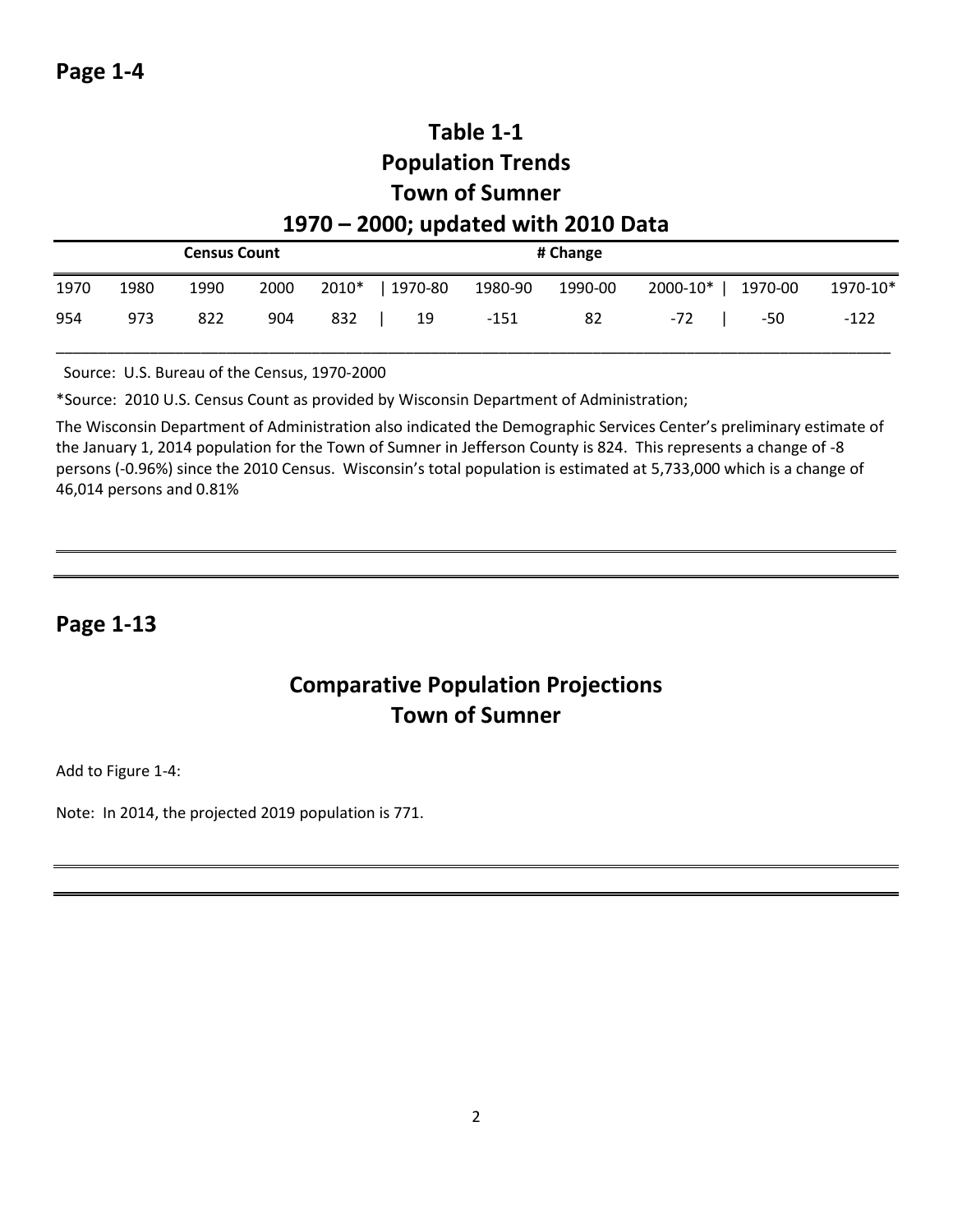# **Table 2-1 Housing Supply Town of Sumner 1990 – 2000; updated with 2010 data**

|                         | 1990 | 2000 | 2010 | # Change<br>1990-00 | % Change<br>1990-00 | # Change<br>2000-10 | % Change<br>2000-10 |  |
|-------------------------|------|------|------|---------------------|---------------------|---------------------|---------------------|--|
| Total Units             | 541  | 555  | 507  | 14                  | 2.6%                | $-48$               | 8.7%                |  |
| <b>Occupied Units</b>   | 324  | 370  |      | 46                  | 14.2%               |                     |                     |  |
| Owner Occupied          | 270  | 319  |      | 49                  | 18.1%               |                     |                     |  |
| <b>Renter Occupied</b>  | 54   | 51   |      | $-3$                | $-5.6%$             |                     |                     |  |
| Vacant Year Round Units | 217  | 185  |      | $-32$               | $-14.7%$            |                     |                     |  |
| Seasonal Units          | 202  | 163  |      | -39                 | $-19.3%$            |                     |                     |  |

Source: U.S. Bureau of the Census, 1990-2000.

Note: The decrease in the Housing Supply from 2000-2010 is believed to be a result of flooding in 2007-08 in areas such as North Shore, Lamp Road and Willow Road.

# **Page 3-3 & 3-4**

# **Map 3-1 EXISTING TRANSPORTATION FACILITIES Town of Sumner**

See Copy of Map for the following:

- Updated Traffic Counts
- Corrected / Updated Names of Roads, Creeks, etc.
	- o Lake Drive is now Glen Oaks Road
	- o Kumps Creek (not previously labelled)
	- o Olsen Bay should be Olson Bay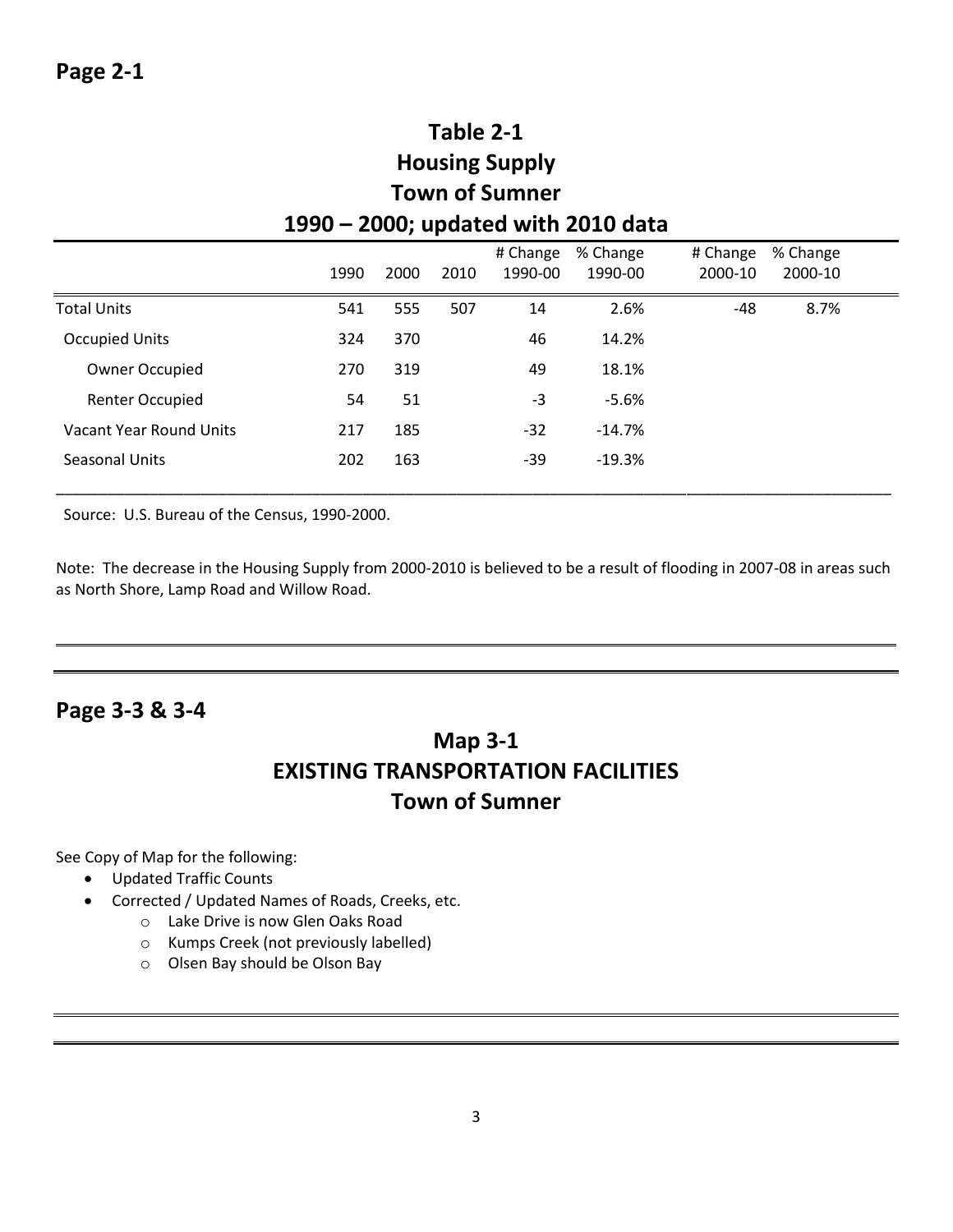# **Map 8-2 EXISTING ZONING Town of Sumner**

The area zoned "Community C" (Shaded Red) – The following discrepancy is noted: the wetlands in the middle of the shaded area should possibly be excluded.

| Table 8-2<br><b>Equalized Valuation</b><br><b>Town of Sumner</b><br>1998 – 2001; updated with 2014 |             |            |                  |              |                    |           |           |                             |  |
|----------------------------------------------------------------------------------------------------|-------------|------------|------------------|--------------|--------------------|-----------|-----------|-----------------------------|--|
| Year                                                                                               | Residential | Commercial | Manufacturing    | Agricultural | Swamp<br>and Waste | Forest    | Other     | <b>Total Real</b><br>Estate |  |
| 1998                                                                                               | 45,357,100  | 879,800    | 0                | 4,066,800    | 2,111,300          | 564,400   | 7,297,900 | 60,277,300                  |  |
| 1999                                                                                               | 48,602,400  | 806,000    | $\boldsymbol{0}$ | 3,960,600    | 1,325,700          | 648,900   | 5,394,600 | 60,738,200                  |  |
| 2000                                                                                               | 54,607,100  | 806,000    | 0                | 2,405,300    | 1,607,600          | 780,500   | 5,903,500 | 66,110,000                  |  |
| 2001                                                                                               | 58,001,600  | 827,700    | $\mathbf 0$      | 2,402,400    | 2,069,100          | 1,046,000 | 6,504,700 | 70,851,500                  |  |
| 2014                                                                                               | 99,660,000  | 1,215,000  | $\boldsymbol{0}$ | 1,939,400    | 2,264,300          | 1,421,800 | 3,234,300 | 109,734,800                 |  |

 Source: Wisconsin Department of Revenue, Statement of Changes in Equalized Values by Class and Item, 1998-2001 Source: Wisconsin Department of Revenue, 2014 Statement of Merged Equalized Values by Real Estate Classes

As indicated by Table 8-2, the total equalized value for real estate in the Town of Sumner increased by approximately 17.5% from 1998 to 2001 and then 54.9% from 2001 to 2014.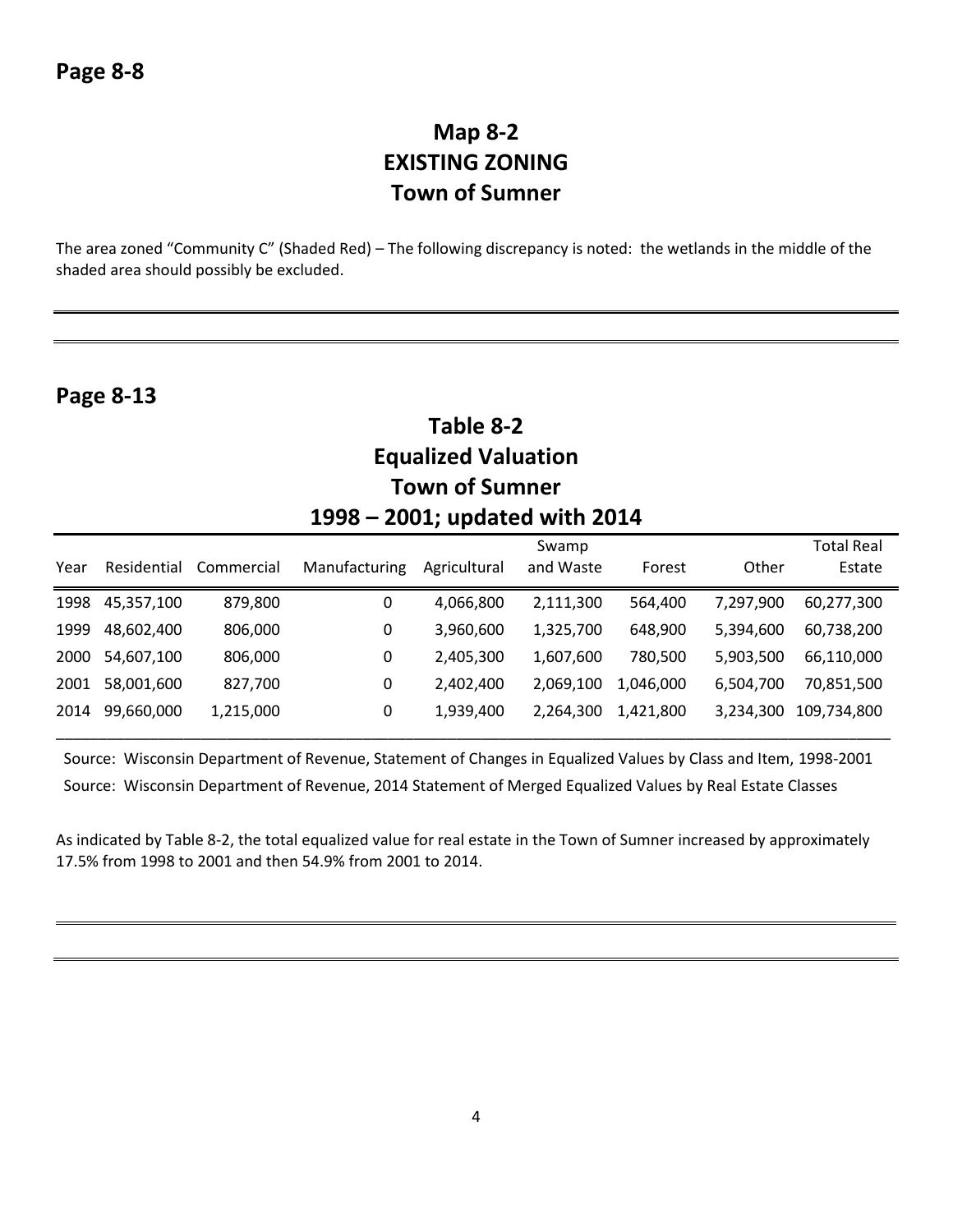# **Section 8.8 Preferred Land Use Classifications**

#### **Urban Service Area**

At the end of the second paragraph (which starts with "In addition, promoting this area for residential development is consistent . . . ), add the following (from August 3, 2015 Planning Commission Meeting Minutes):

In 2015, the Planning Commission indicated an estimate of 25-50 homes could be developed over the next 20 years that are in the CKSD.

# **Page 8-25**

# **Section 8.8 Preferred Land Use Classifications**

#### **Environmental Corridor**

In the paragraph at the top of page 8-25, add the following wording shown in *italics:*

The Town of Sumner contains three large blocks of environmental corridors associated with Koshkonong Creek, a large wetland complex that is centrally located in the town, and the area around Mud Lake. *In addition, a forest corridor associated with potential future County park is identified as the Oakland Highlands (in Section 2, north of Highway 106; see page 8-32, Map 8-5).* 

## **Page 8-27 & 8-28**

# **MAP 8-5 YEAR 2025 PREFERRED LAND USE Town of Sumner**

See Copy of Map 8-5 to review the following:

 The black outline for the west Commercial Hamlet includes a white section that appears too large as it is more wetlands (inappropriate for inclusion)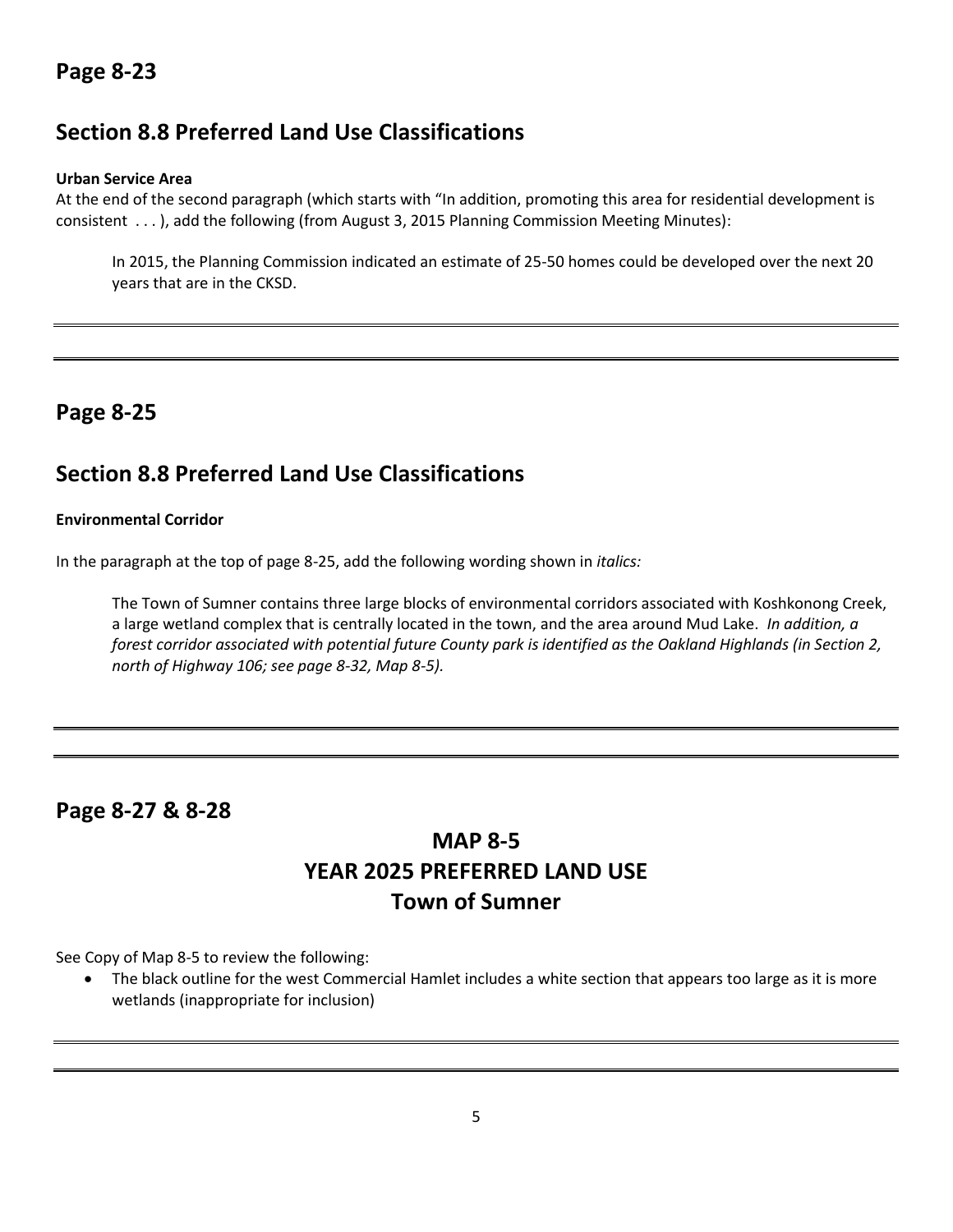# **Section 8.8 Preferred Land Use Classifications**

#### **Carcajou Point**

In the third paragraph on page 8-31, update the paragraph to remove the last sentence and add the 2015 update as shown in *italics*:

The Carcajou Hunting Club has hunting and fishing rights, in the form of easements, on property just south of the area proposed for development as a Residential Hamlet. Given the location of this property in relation to existing and proposed residential development, it is recommended that the town work with the Carcajou Shooting Club and private landowners in the area to determine if the land at the end of the point between Carcajou Road and White Crow should be utilized as a passive recreation park with minimal improvements. <del>In addition, the town should also investigate the</del> viability of a cluster sewer system to service existing and proposed residential development in this area. *2015 Update: the Southern most portion is now a park and future expansion to the North should be considered for park use.* 

## **Page 8-32**

# **Section 8.8 Preferred Land Use Classifications**

#### **Neighborhood Parks**

At the end of the first paragraph in the Neighborhood Parks subsection, add:

*Subsequently, the County transferred ownership of the Busseyville Park to the Town of Sumner, the Town accepted the gift of land at the end of Carcajou Point (which is now called the Carcajou Preservation Park), and the Town opened to the public the East Lake Park, located at the end of the East Lake Road, which was deeded to the public in the original plat (in Section 16).*